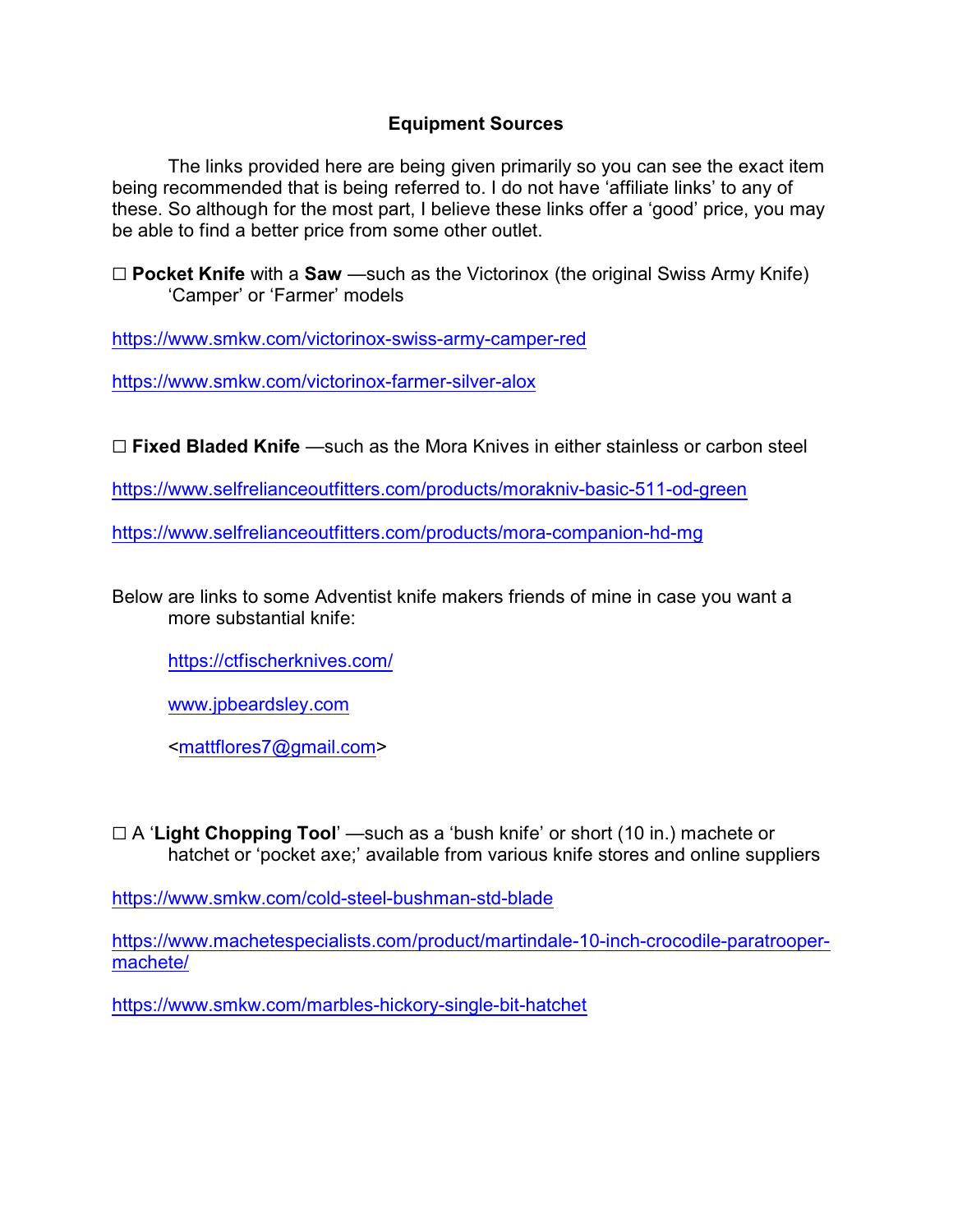G **Folding** Camp or Pruning **Saw** —such as the Bahco 'Laplander,' or Corona Folding Pruning Saw; available from online survival equipment outlets, Ebay, and hardware stores

[https://www.selfrelianceoutfitters.com/products/bahco-laplander-folding-saw?variant=24](https://www.selfrelianceoutfitters.com/products/bahco-laplander-folding-saw?variant=24814321217) [814321217](https://www.selfrelianceoutfitters.com/products/bahco-laplander-folding-saw?variant=24814321217)

[https://www.lowes.com/pd/Corona-Corona-RS-7255-Razor-Tooth-Folding-Pruning-Saw-](https://www.lowes.com/pd/Corona-Corona-RS-7255-Razor-Tooth-Folding-Pruning-Saw-8-Curved-Blade/5001906597)[8-Curved-Blade/5001906597](https://www.lowes.com/pd/Corona-Corona-RS-7255-Razor-Tooth-Folding-Pruning-Saw-8-Curved-Blade/5001906597)

G **Knife Sharpening Equipment** —such as the Work Sharp Guided Field Sharpener; available from various outlets

<https://www.smkw.com/work-sharp-guided-field-sharpener>

G **Water Bottle** —1 qt. / 1 lt.; stainless steel single-walled, preferably wide mouth, but pretty much anything this size or larger will work; generally available, although wide-mouth may be hard to find

<https://www.selfrelianceoutfitters.com/products/32-oz-stainless-steel-water-bottle>

□ **Water Bottle Cup** —(you don't necessarily need to carry a water bottle cup if you choose to carry a cook pot)

[https://www.walmart.com/ip/Ozark-Trail-18-Ounce-Stainless-Steel-Cup/21633441?athb](https://www.walmart.com/ip/Ozark-Trail-18-Ounce-Stainless-Steel-Cup/21633441?athbdg=L1200) [dg=L1200](https://www.walmart.com/ip/Ozark-Trail-18-Ounce-Stainless-Steel-Cup/21633441?athbdg=L1200)

<https://gsioutdoors.com/glacier-stainless-bottle-cup.html>

<https://www.selfrelianceoutfitters.com/products/stainless-steel-25-oz-cup-lid-set>

G **Cookpot** —with **'bail'** handle 1 or 2 qt. / 1 or 2 lt. Stainless Steel or Titanium; available from many camping and survival equipment outlets; (if you choose to carry a cook pot, you don't necessarily need to also carry a water bottle cup)

<https://www.selfrelianceoutfitters.com/products/stainless-steel-bush-pot-lid-set-64oz>

□ **Lighter** —generally available at many gas stations etc.